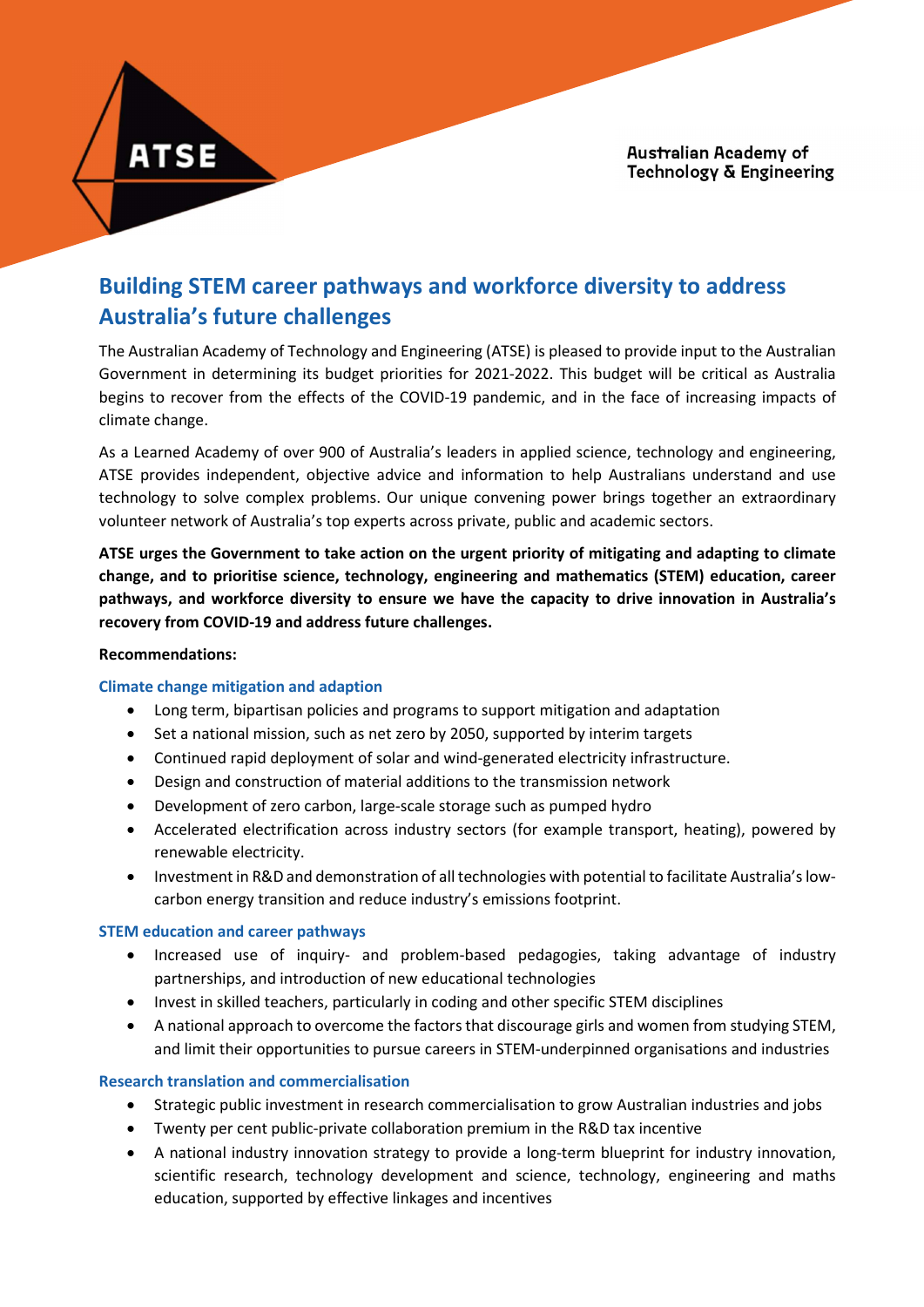## Climate Change mitigation and adaptation

Firstly, and most importantly to ATSE's Fellowship, Australia must take urgent action on climate change mitigation and adaptation. The science and lived experience of climate change is unequivocal. Greenhouse gas emissions have already altered the global climate system and will continue to do so well into the future, irrespective of any mitigation efforts.

Australia is being, and will continue to be, damaged by the effects of climate change. The horrific bushfires in the summer of 2019-20 affected millions of Australians. The costs to human life and health were immense. The direct economic cost may exceed \$5 billion, with reduced economic growth in the order of 0.2-0.5%.<sup>1</sup> The projected total cost to Australia's economy is in the order of \$70 billion, including costs associated with fighting fires, reconstruction, and loss of tourism.<sup>2</sup> The severity and extent of the impact of climate change across Australia's entire economy, environment and society is unknown, but ABS data indicates that the most vulnerable sectors include water, agriculture, biodiversity, coastal settlements and human health.<sup>3</sup>

Just as the Government accepted and followed the advice and evidence of experts during the COVID-19 pandemic, so must we listen to the experts on climate change. Climate change is an accelerating threat to Australia's infrastructure, agriculture, tourism, biodiversity and natural environment. Australia must adopt long-term, bipartisan policies and programs to support rapid and intensive deployment of technologies and measures to mitigate greenhouse gas emissions and adapt to the impacts of climate change.

We need a common mission – such as net zero emissions by 2050 – as a basis for co-ordinated national action, to create certainty for investment in climate change mitigation and adaptation, and to underpin a leadership position for Australia in international advocacy on emissions reduction. Net zero emissions by 2050 is very achievable, in fact perhaps even earlier. Oil, gas and coal produce 85% of Australia's greenhouse gas emissions. Energy generation greenhouse emissions are falling because of solar & wind generation are displacing coal and gas. Renewable energy generation is tracking towards 50% of the National Electricity Market (NEM) by 2025. In 2019, for the first time, over half of net demand on the NEM was met by renewables.<sup>4</sup> If we can double solar & wind deployment rates, Australia will be well on track towards zero emissions in 2050.

To achieve this target, the Government should focus on:

- Continued rapid deployment of solar and wind generated electricity.
- Design and construction of material additions to the transmission network, and the development of zero carbon, large-scale storage such as pumped hydro.
- Accelerated electrification (for example of transport, heating), powered by renewable electricity.
- R&D and demonstration of all technologies that could be used to facilitate Australia's low-carbon energy transition, including reducing industry's emissions footprint.

This is the Australian Government's opportunity to fast-track Australia's transformation to a clean energy economy. Supporting 'clean' industries could create over 75,000 jobs in the next three years, in economic sectors and regions hardest hit by the COVID-19 downturn.<sup>5</sup>

<sup>&</sup>lt;sup>1</sup> Dangar C. Ongoing Economic and Socio-Economic Impacts of the Australian Bushfires. C&D Restructure and Taxation Advisory. Published February 5, 2020. https://cdrta.com.au/2020/02/05/the-wider-economic-and-socio-economic-impacts-of-theaustralian-bushfires/

<sup>&</sup>lt;sup>2</sup> FXCM Australia. Financial Impact Of 2019-20 Australian Bushfires. FXCM Australia. https://www.fxcm.com/au/insights/financialimpact-of-2019-20-australian-bushfires/

<sup>&</sup>lt;sup>3</sup> Australian Bureau of Statistics. 4613.0 - Australia's Environment: Issues and Trends, Jan 2010. Australian Bureau of Statistics. https://www.abs.gov.au/ausstats/abs@.nsf/lookup/4613.0feature+article1jan+2010

<sup>4</sup> Parkinson, G. Australia's main grid reaches 50 per cent renewables for first time. Reneweconomy. Published 6 November 2019. https://reneweconomy.com.au/australias-main-grid-reaches-50-per-cent-renewables-for-first-time-17935/

<sup>&</sup>lt;sup>5</sup> AlphaBeta. Clean Jobs Plan: How 76,000 new jobs for Australians can help rebuild our economy now and tackle climate change. https://alphabeta.com/our-research/clean-jobs-plan/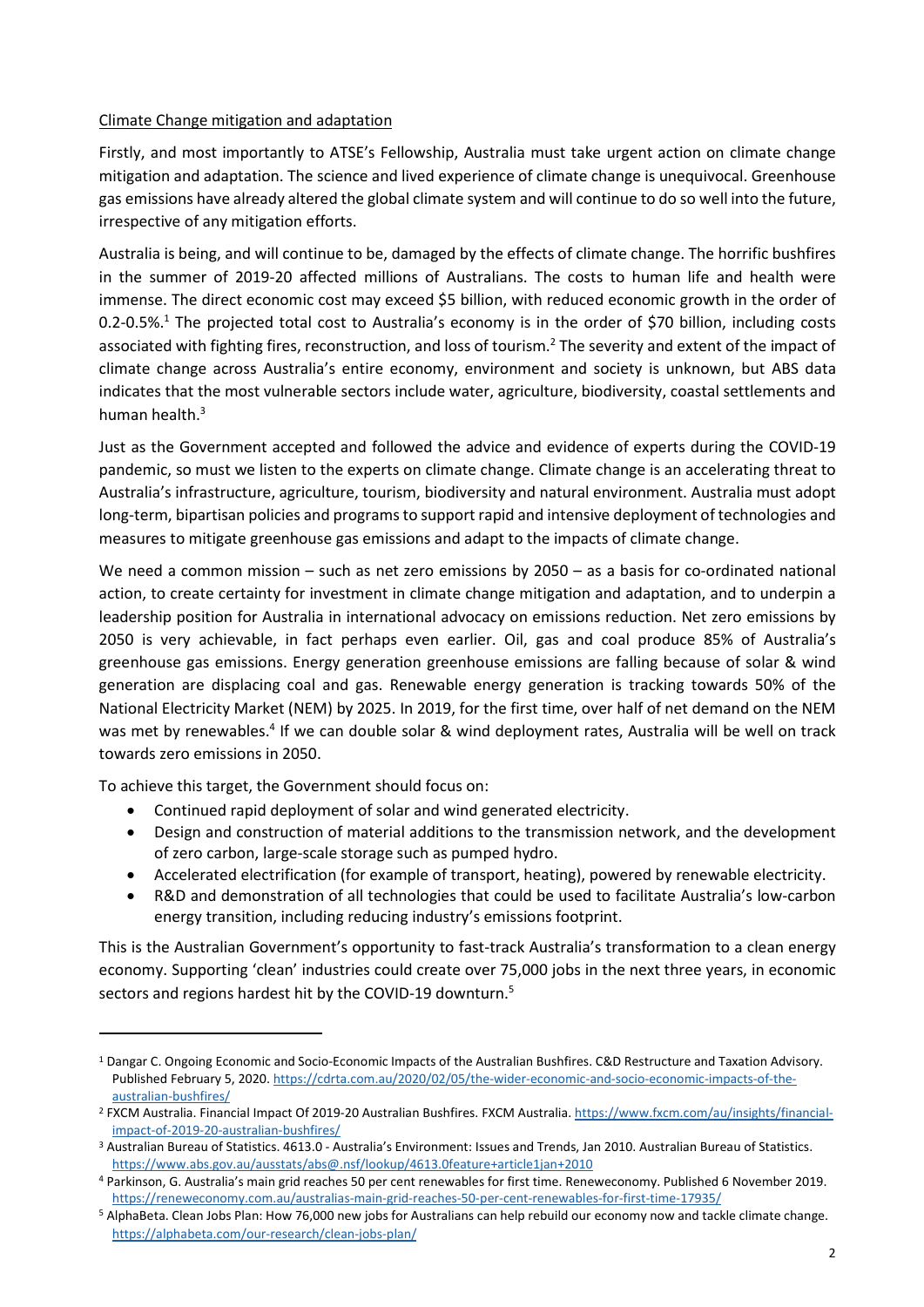# STEM education and career pathways

Sustainable economic growth, environmental sustainability and social wellbeing, now and in the future, will be driven by science and technology. Australia's future prosperity will rely on the quality and reach of STEM education, and ongoing capability development for a diverse innovative, knowledge-based workforce.

Demand for STEM skills in Australia is clear, presenting an opportunity to grow high-skilled Australian jobs; 75 per cent of the fastest-growing occupations require significant STEM skills and knowledge. STEM-based employment is projected to grow at almost twice the pace of other occupations. Yet recent ABS statistics show employers are still having difficulty recruiting STEM-skilled professionals, particularly in mining, manufacturing and electricity, gas water and waste services.<sup>6</sup>

ATSE commends the Australian Government's commitment to ensuring industry-relevant higher education and job-ready graduates, but this work must begin earlier, when Australia's future innovators are in primary school. As a nation, we are failing to encourage sufficient school students to take the senior secondary subjects that underpin further studies, or employment in areas that depend on STEM. School education must equip more children to gain core STEM knowledge and skills through the compulsory years of schooling, and the confidence and interest to pursue STEM subjects in senior school. We must excite tomorrow's innovators to pursue careers in STEM, developing Australia's capacity and capability to meet the challenges of the future. Australia's enviable existing STEM capability has seen us address the challenges of the COVID-19 pandemic head on and with world-leading success – we must continue to grow this capacity if we want to remain a globally competitive nation.

Increasing the use of inquiry-based and problem-based pedagogies within STEM and other subjects, taking advantage of industry partnerships where appropriate, and exploring the use of new educational technologies will significantly improve the quality of education in Australia. It is also critical that teachers are trained to be skilled and confident in STEM subject matter.

ATSE also urges the Government and the education sector to increase efforts towards achieving gender equity in Australia's STEM-qualified workforce. Australia's STEM Workforce Report 2020 showed that the gender gap persists despite significant progress.<sup>7</sup> Diversity is a key driver of innovation and has been consistently linked to improved organisational performance. If Australia is to realise its innovation potential, we need every STEM-skilled worker and a diversity of perspectives and skill sets in our workforce.

ATSE advocates for a coordinated, national policy to overcome the various factors that discourage girls and women from studying STEM, and that limit their opportunities to pursue careers in STEM-underpinned organisations. ATSE partnered with the Australian Academy of Science to develop the Women in STEM Decadal Plan, and we have developed a number of programs that aim to improve quality, participation and gender equity in STEM sectors and STEM education, which include:

- STELR (Science and Technology Education Leveraging Relevance), a program that has supported science in secondary schools since 2007 with authentic, inquiry-based and problem-based pedagogies
- Science in Australia Gender Equity (SAGE), which aims to improve gender equity and diversity in STEMM in Australia's higher education and research sector.
- Industry Mentoring Network in STEM (IMNIS), which provides STEM PhD students the opportunity to engage with industry, extend their professional network, and obtain advice from influential industry mentors. Ninety per cent of IMNIS alumni are considering or actively pursuing careers in industry – compared to only about 30 per cent of PhD graduates not participating in the program.

 $\overline{a}$ 

<sup>6</sup> Australian Bureau of Statistics. Business Indicators, Business Impacts of COVID-19.

https://www.abs.gov.au/statistics/economy/business-indicators/business-indicators-business-impacts-covid-19/dec-2020 7 Australia's Chief Scientist. 2020 Australia's STEM Workforce Report.

https://www.chiefscientist.gov.au/news-and-media/2020-australias-stem-workforce-report